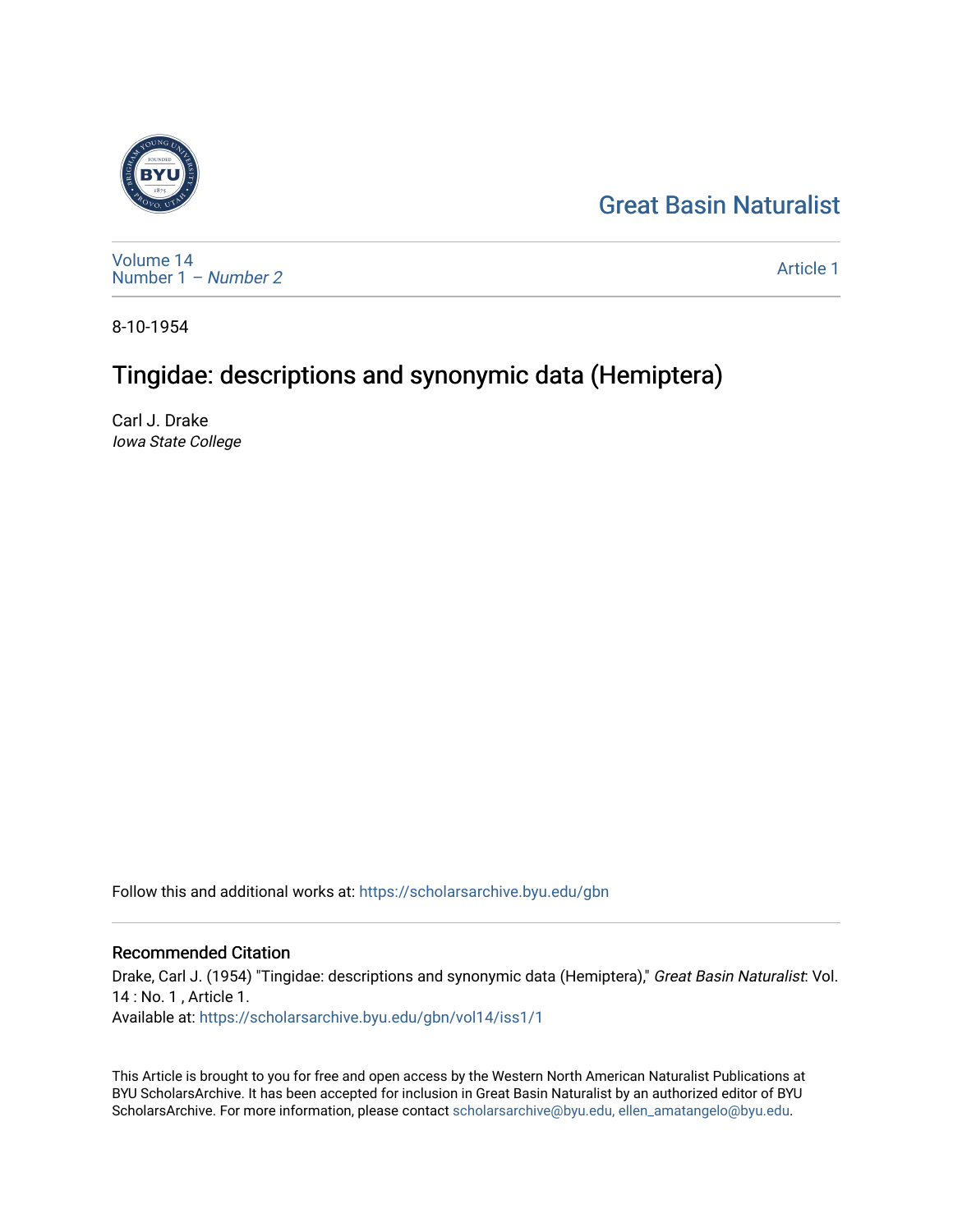# The Great Basin Naturalist

PUBLISHED BY THE Department of Zoology and Entomology Brigham Young University, Provo, Utah

#### VOLUME XIV August 10, 1954 Nos. 1-2

MUS. COMP. ZOOL **LIBRARY** 

SEF 13 1954

TINGIDAE: DESCRIPTIONS AND SYNONYMIC DATA (Hemiptera)

> CARL J. DRAKE Ames, Iowa

This present paper contains the descriptions of new species, new synonymies and the transfer of several species of Tingidae to differ ent genera. The measurements are such that 80 units equal one milli meter. The types have been deposited as stated beneath the descriptions.

CERATINODERMA FORNICATA Stal

Ceratinoderma fornicata Stal, Enum. Hem., 3:117. 1873.

Ceratinoderma fornicata Distant, Ann. Mus. S. Afr., 2(9) :240, 1 fig. 1902. The following notes are based on the type, female, Caffaria, South Africa, (antennae missing), in the Naturhistoriska Riksmuseum, Stockholm. This is the only known specimen of the species.

Head short, rather broad, black, unarmed. Rostrum fuscous, darker at apex, reaching to base of mesosternum; laminae high on mesosternum, lower and more widely separated on metasternum. Rucculae broad, areolate, closed in front. Orifice not visible. Legs short, with femora incrassate, dark fuscous. Pronotum black, coarse ly punctate, almost reticeous, truncate in front, triangularly pro duced behind, with median carina barely distinct, concave, with collar and hind process both gradually elevated; paranota represented by a slight carina. Elytra (jointly with hind pronotal process) considerably arched longitudinally, with outer sides very strongly deflexed and thus entirely covering sides of abdomen, without trace of boundary veins separating subcostal, discoidal and sutural areas, without costal area; hypocostal laminae moderately wide, mostly uniseriate, a little wider at base, there two areolae deep, the areolae small; elytra dark fuscous, the areolae rounded; pronotum, head and femora lightly coated with grayish blue pruinose.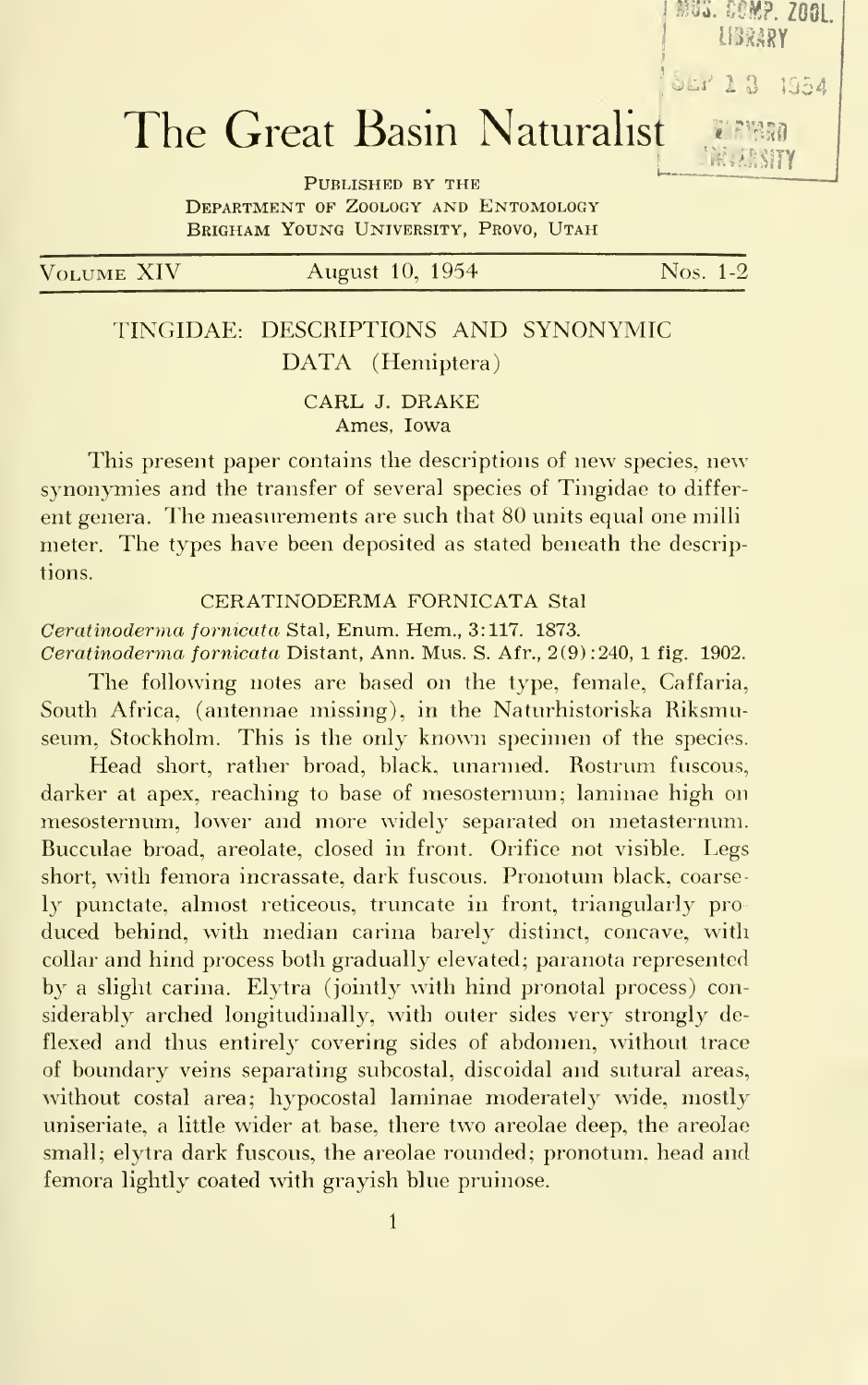The longitudinally concave pronotum, longitudinally arched elytra (sides very strongly deflexed), feebly unicarinate pronotmn and indistinct orifice separate this genus from Serenthia Spinola. Coleopteroides Philippi has <sup>a</sup> tricarinate pronotum and less arched elytra; orifice is also indistinct. Lullius Distant is more closely re lated to Serenthia.

#### PLESIONEMA ETEOSA Drake, n. sp.

Broadly ovate, testaceous with head pale brown and eyes reddish brown. Body beneath reddish fuscous with median part of venter testaceous. Head longly produced in front of eyes, moderately convex above, armed with nine rather long erect spines—<sup>a</sup> pair of spines just behind the inner hind margin of each eye, a spine at the centre of the vertex between the eyes, a pair a little in front of the eyes, a median spine in front of the latter, a third pair scarcely in front of the second median spine, and third median or anterior spine in front of the third pair (hind or first pair of spines more widely separated from each other than other two pairs). Antenniferous tubercles long, slightly divergent with tips a little bent outwardly, slightly shorter than first antennal segment; first antennal segment short, stouter and almost twice as long as second, both testaceous, last two segments missing. Rostrum very long, testaceous with apex embrowned, ex tending on second segment of venter. Bucculae long, testaceous, with ends contiguous in front. Orifice not visible. Hypocostal laminae long, composed of one complete row of small areolae.

Pronotum short, reticeous, flat, truncate behind, unicarinate; median carina moderately elevated, extending entire length of pro notum and collar, composed of one row of small areolae; collar long, raised anteriorly, areolate, about one half as long as the main part of pronotum; paranota wide, slightly reflexed, mostly five areolae deep, with outer margin slightly roundly narrowed anteriorly, with a large spine on each antero-lateral angle. Elytra very little longer than abdomen, broadly ovate, with clear areolae; costal area wide, slightly turned up, almost entirely quadriseriate, slightly wider anteriorly; subcostal area very wide, subvertical, largely eight areolae deep; discoidal area long, with outer boundary more raised and rounded, with a transversely raised vein just in front of middle, six areolae deep in widest part; clavus small, with outer boundary not very clearly defined.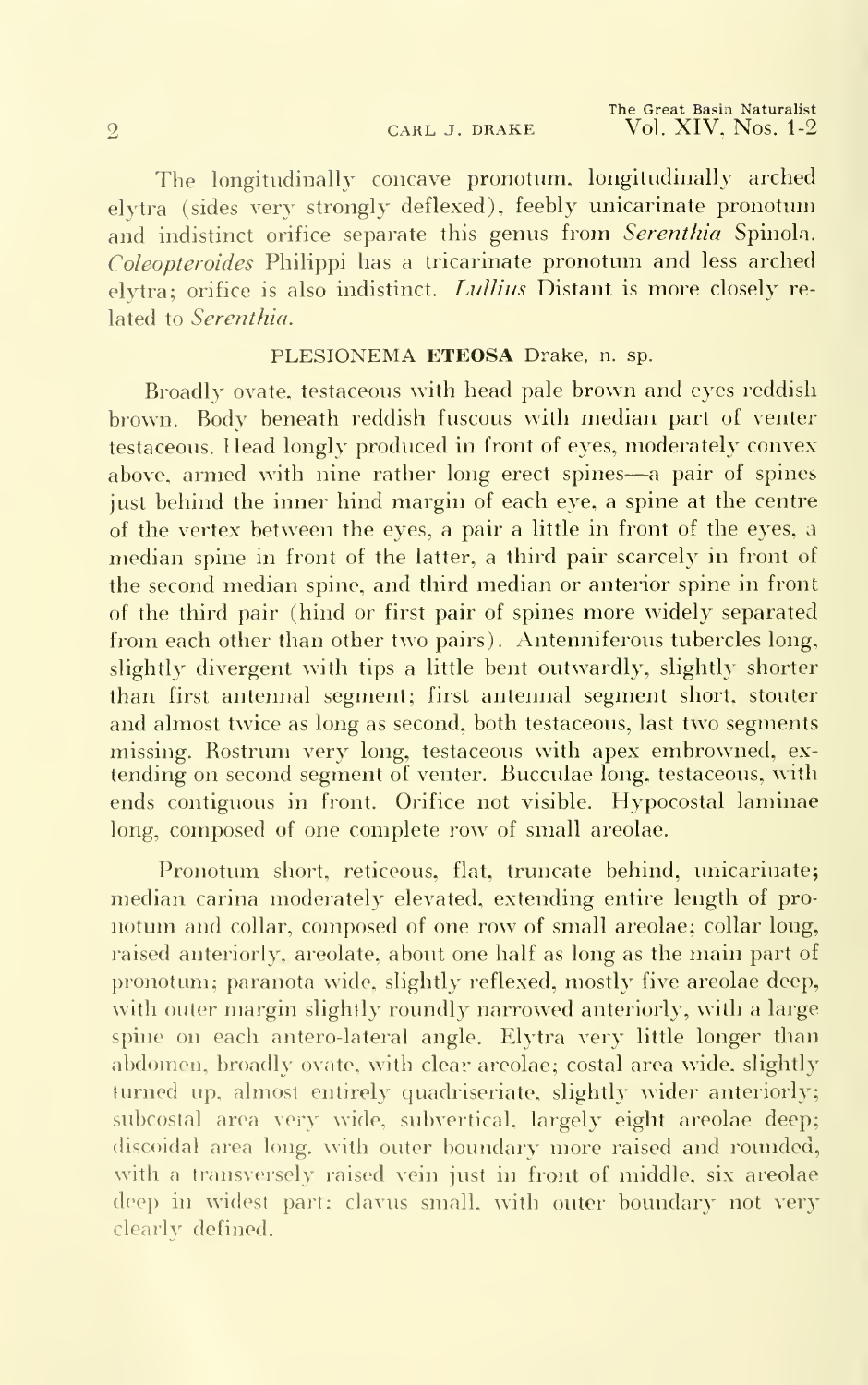#### Aug. 10, 1954 TINGIDAE: DESCRIPTIONS (HEMIPTERA)  $\sim$  3

Type (male). Cape Recife, South Africa, 1942, Drake Collection. On account of the armature of the head (armed with nine spines), it seems advisable to place this species in the genus *Plesio*nema Drake, although the pronotum is unicarinate and the boundary veins of discoidal and adventitious veins of both subcostal and dis-  $\alpha$  coidal areas are scarcely raised. In P. humeralis (Distant), the pronotum is tricarinate, the paranota very differently shaped and the adventitious veins of elytra strongly elevated, areolate and quite numerous.

#### PARACOPIUM GIGANTOS Drake, n. sp.

Very large, fuscous-black with collar, median carina in front, paranota and widest part of costal area (veinlets of five areolae, the cells clear) reddish fuscous. Legs short, with femora moderately incrassate, blackish with apical half to three-fourths of tibiae and entire tarsi (including claws) reddish fuscous. Rostrum long, brown, almost reaching to end of sulcus; laminae testaceous, uniseriate. Orifice furnished with a long narrow sulcus with sides elevated. Bucculae closed in front. Antennae moderately long, stout; segment III distinctly gradually enlarged apically; III very long, thick, evenly enlarged, only slightly bent, on the same axis as III, longer than III, measuremnts—I, 32; II, 21; III, 48; IV, 55. Head blackish, eyes black; anterior spines thick, somewhat conical, turned inwardly with tips touching, resting on the surface of the head; median spines rep resented by a raised tubercle; hind spines long, slender, appressed, brownish testaceous, reaching to middle of eyes. Body beneath dark fuscous, more blackish on sterna.

Pronotum moderately convex, reticious; carinae about equally elevated, each composed of one row of small areolae, the lateral pair slightly convex within in front of disc; paranota narrow behind; slightly wider in front, uniseriate along humeri, with a few extra cells in wider part opposite calli; hood raised, areolate; hind projection very long, areolate. Elytra long, with sides subparallel; costal area narrow, the transparent areolae with brownish veinlets in widest part larger: subcostal area wide, with four rows of small areolae, discoidal area large, extending beyond the middle, narrowed at both ends, widest at middle, there seven or eight cells deep, the areolae slightly larger than in subcostal; sutural area with areolae a little larger.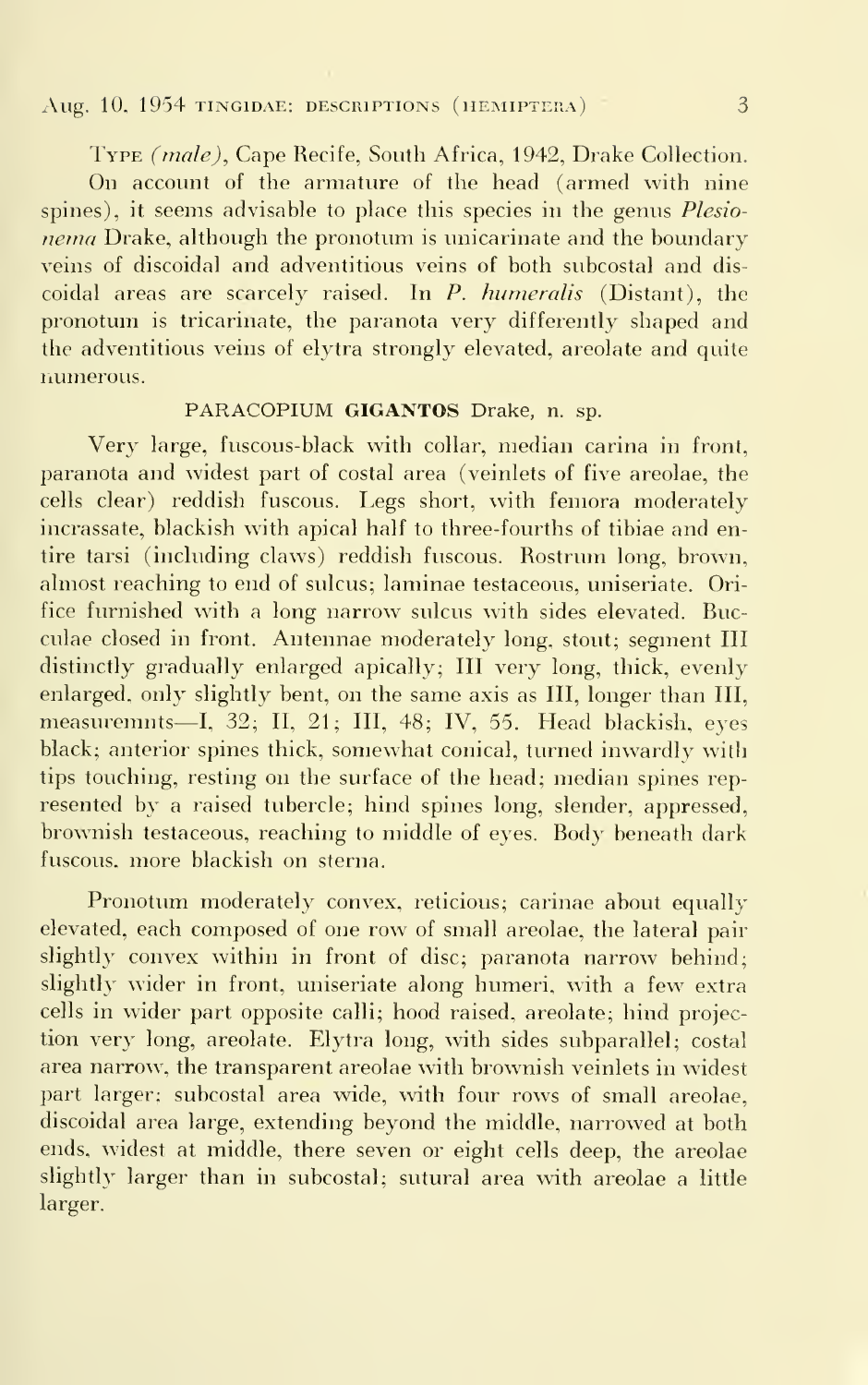Length, 6.25 mm.; width, 1.90 mm.

Type (female), Perinel, Province of Analamasotra, Madagascar, in Drake Collection. PARATYPE; 1 specimen, labeled 'Madagascar' collected by Grandidier, in 1874, Paris Museum.

The large size, color and markings, and the long fourth antennal segment (longer than the third) separate this insect from other African species of *Paracopium* Distant. The shortly pilose antennae as well as the shape and attachment of the fourth segment places this species in *Paracopium* rather than *Copium*.

New combinations: A study of the types (in Congo Beige Museum, Tevuren, Belgium) of Copium antennatum Schouteden (Rev. Zool. Afr., 11:5, 1923), C. bequaerti Schouteden (p. 5), C. ghesquierei Schouteden (p. 6-7) and C. lupakense Schouteden (p. 7) show that these species are typical members of the genus *Paracopium* and are here so transferred.

Catoplatus burgeoni Schouteden (loc. cit., p. 8) also belongs to the genus *Paracopium*, and has nothing to do with the genus *Catop*latus Spinola. It is somewhat atypical of *Paracopium*, but fits better here than in any other genus. The antennae are very long, slender, shortly pilose, measurements—I, 30; II, 17; III, 172; IV, 45. The elytra are broad; costal area wide, mostly biseriate, triseriate in widest part.

#### DICONOCORIS DISTANTI Drake, n. sp.

Elasmognathus greeni Distant (not Kirby), Fauna Brit. India, Rhynch., 2:142, fig. 105 (in part). 1902.

Head black, armed with five long spines; anterior spines black, upright, divergent laterally with inner sides concave; median spines upright, black; posterior pair appressed, black, sometimes brownish apically. Eyes black. Antennae long, very slender, pale testaceous with first (save narrow apex) and apical three-fourths of fourth segments black, measurements—I, 18; II, 12; III, 82, IV, 55. Bucculae broad, areolate, closed in front, black, sometimes with inferior and hind margins brownish. Rostrum brown, reaching to middle of metasternum; laminae high, uniseriate, black, often with inferior margin brownish. Orifice not visible.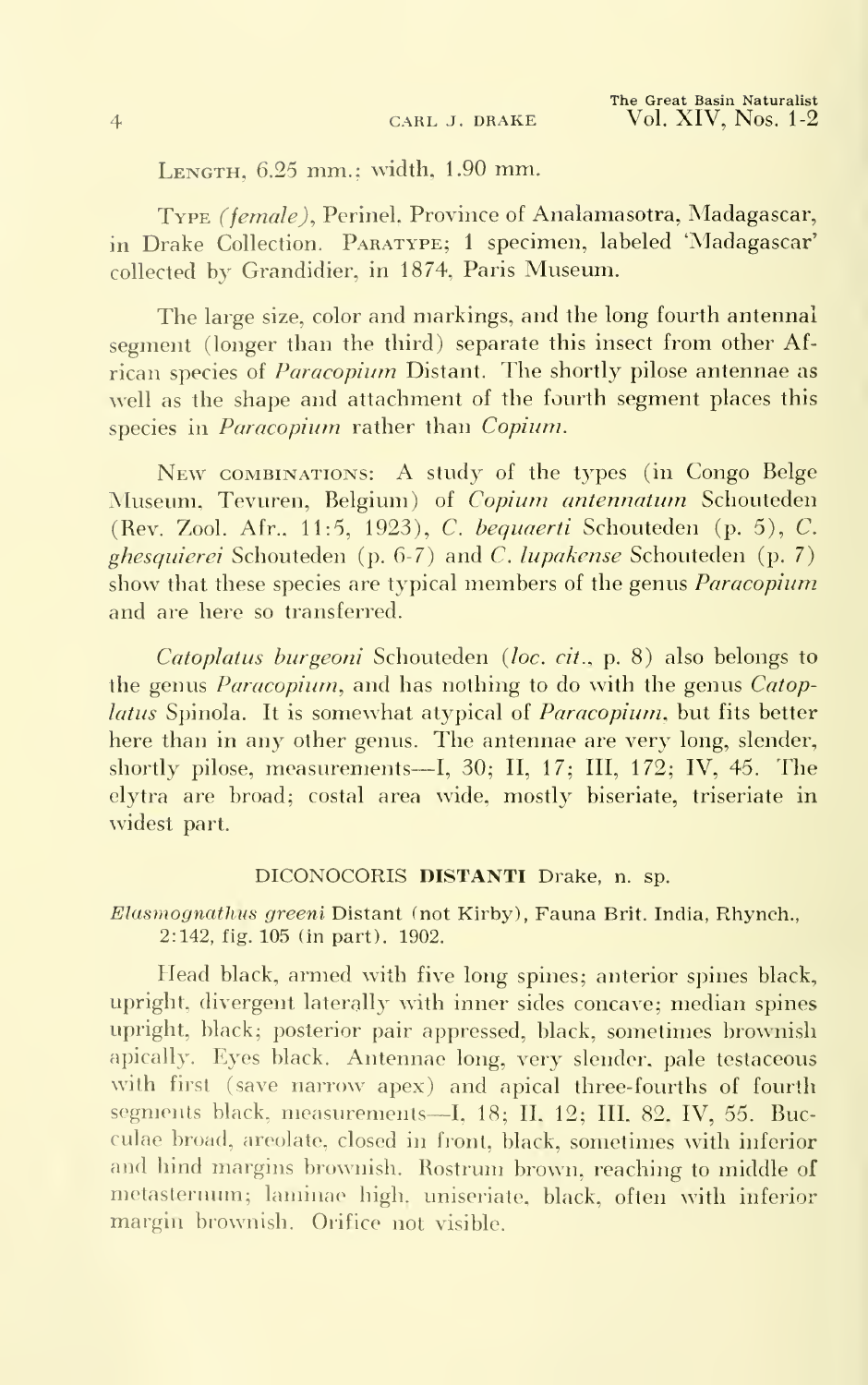#### Aug. 10, 1954 TINGIDAE: DESCRIPTIONS (HEMIPTERA) 5

Pronotum strongly convex, very coarsely punctate, areolate on hind projection, tricarinate; median carinae moderately elevated, uniseriate; lateral carinae concealed by large paranota, save on triangular projection, there short and parallel; under paranotum (right removed) —strongly archly elevated, divergent anteriorly, terminating some distance behind calli, composed of one row of very" high areolae; hood brown, moderately high, not very wide; paranota enormously developed, very high, finger-like shaped, reflexed, with rounded base resting on pronotum, with outer edge not quite ex tending to median carina; projecting obliquely laterally upward (two divergent laterally), with crest rounded behind, with anterior side constricted at the middle so that the top protrudes, about twice as high as basal length. Elytra black or fuscous-black with costal area (save transverse band and apical part) pale testaceous, slightly con cavely widened to median band, deeply constricted behind band; costal area wide, mostly triseriate with clear areolae (four cells deep and fuscous-black in median band, also in darkened apical part); subcostal area much narrower, biseriate, discoidal area large, extending beyond middle of elytra, with outer boundary vein slightly con cave within, narrowed at both ends, widest near middle, there seven areolae deep; sutural area with areolae deeply clouded with blackfuscous, save three or four cells on apical margin. Hypocostal lami nae uniseriate. Body beneath black.

Length, 5.50-6.20 mm.; width, 1.00-1.20 mm.

Type (male) and allotype (female), Peradeniya, Ceylon, 1911, taken by J. C. F. Fryer, British Museum. Paratypes: 6 specimens taken with type and  $6$  specimens, Henaratgoda, Ceylon, Nov. 11, 1902, Dr. Uzel.

This species was very finely but wrongly illustrated by Distant (loc. cit., p. 142, fig. 105) as E. greeni Kirby. E. distanti (= greeni Distant, nec. Kirby) is wider, longer (black) first antennal segment, larger and taller finger-like paranotal processes of pronotum and a much wider, triseriate costal area of elytra. The true E. greeni Kirby is very closely related to E. hewetti (Distant).

CYSTEOCHILA WECHINAI Drake, new name Cysteochila chianiana Drake, Proc. Biol. Soc. Wash., 67:5-6. 1954.

As the specific name *chiniana* was used by the writer in 1942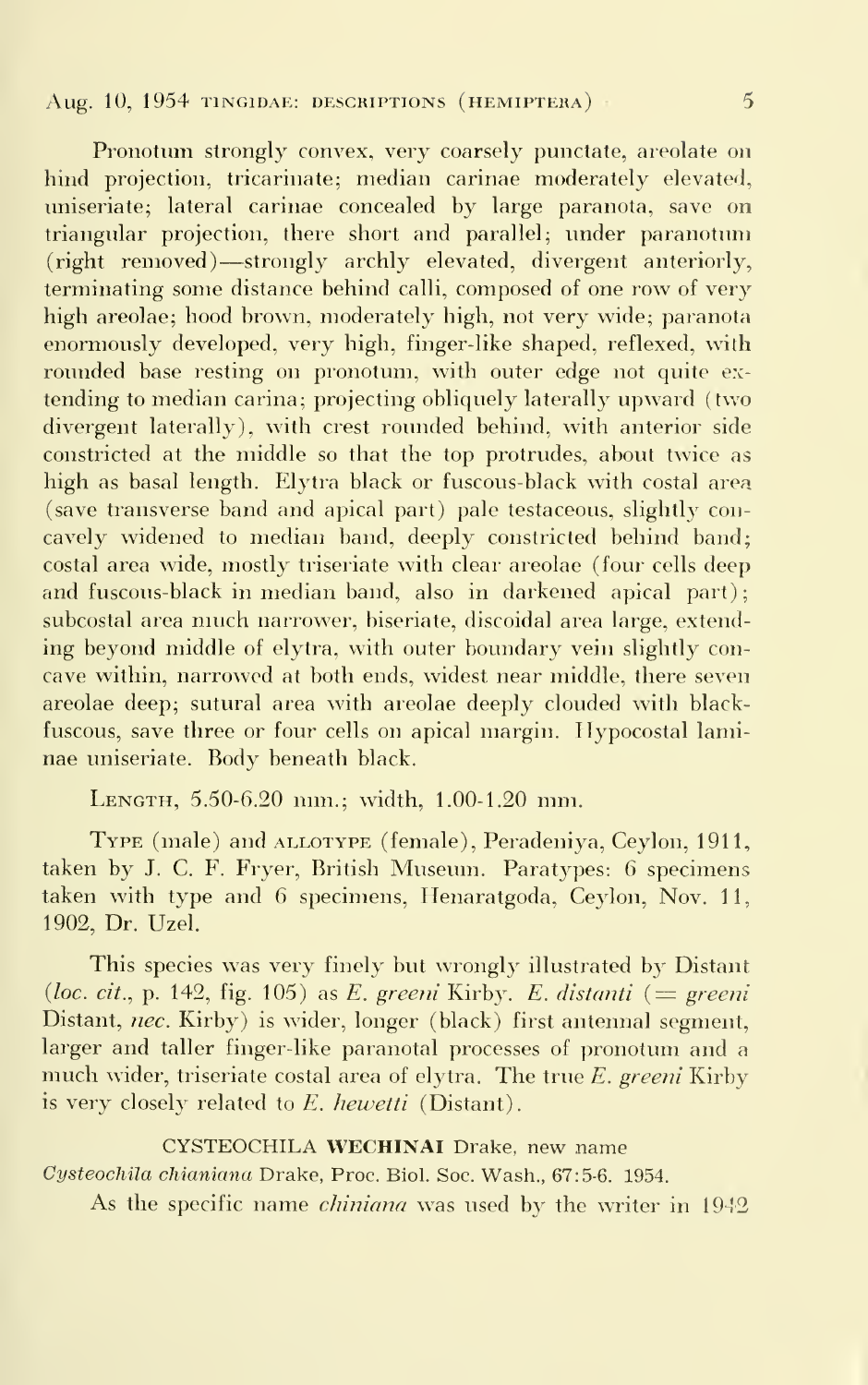The Great Basin Naturalist 6 CARL J. DRAKE Vol. XIV, Nos. 1-2

for a species of Cysteochila from China, the name wechinai is here proposed for species cited above from Philippines.

#### LEPTOPHARSA MILLERI Drake, n. sp.

Small, slender, oblong, pale testaceous with a few fuscous or black-fuscous markings as described in structural characters. Head fuscous, shining, with five, long, slender, pale testaceous spines; median spine erect, longer than front pair; hind pair longest, appressed; eyes large, fuscous. Bucculae pale testaceous, closed in front. Rostrum testaceous, dark at apex, barely reaching metasternum; laminae pale testaceous, meeting behind, not constricted on mesosternum, more widely separated on metasternum, uniseriate, the areolae moderately large. Orifice with a pale testaceous channel. Antennae long, slender, indistinctly setose; segments <sup>I</sup> and II mode rately swollen, black-fuscous, shining; III very long, pale testaceous; IV dark fuscous, shortly pilose, measurements—I, 15; II, 9; III, 86, IV, 33.

Pronotum pale stramineous, moderately convex, punctate, tri carinate; collar testaceous, raised anteriorly; paranota moderately wide, pale testaceous, uniseriate, the areolae moderately large and clear; calli deeply impressed, blackish; carinae moderately elevated, each composed of one row of moderately large areolae, the median becoming slightly lower posteriorly; lateral carinae distinctly di vergent anteriorly; hind process pale, areolate. Elytra narrow, with tips partly overlapping and jointly rounded behind; pale testaceous, with areolae of discoidal, vein between discoidal and sutural areas and veinlets in subcostal bordering darkened part of discoidal and some veinlets in sutural area infuscate; costal area moderately wide, uniseriate; subcostal area narrower, biseriate; discoidal area extending a little beyond middle of elytra, three cells deep in widest part at middle. Wings whitish, nearly as long as elytra. Body beneath stramineous.

Length, 2.80 mm., width, 0.95 mm.

Type (female), Salisbury, South Rhodesia, Africa, Feb. 4, 1953, on "Polony tree," in Brit. Mus. Paratypes: 14 specimens, males and females, same locality as type, Jan., 1954.

This species is quite typical of the genus *Leptopharsa* Stal, and is much smaller than other African species described in the genus.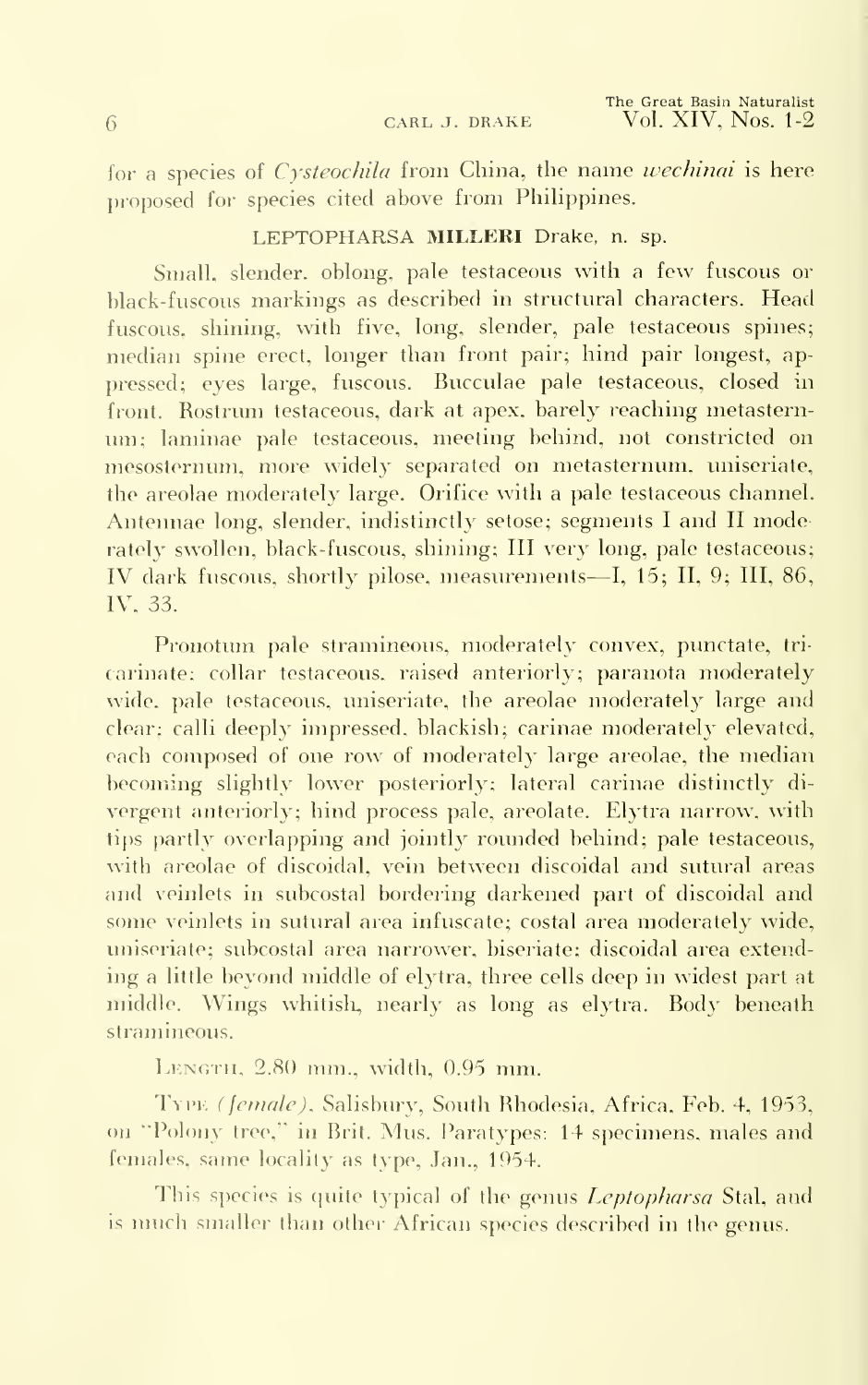#### LEPTOPHARSA QUADRATA Drake, n. sp.

Small, oblong, brownish fuscous with costal area, paranota, legs and antennae (last segment brown) pale testaceous; areolae in para nota and costal area very clear. Pronotum, subcostal, discoidal and sutural areas sparsely clothed with very short golden pubescence. Head black, with some grayish pubescence; median and anterior spines rather short, stout, blunt, testaceous, turned downward; hind spines greatly reduced, brownish. Bucculae short, broad, areolate, closed in front. Antennae shortly pilose, with last segment subclavate, measurements—I, 7; II, 6; III, 37; IV, 17. Rostrum short, with apex between fore coxae; laminae widely separated and slightly divergent posteriorly on mesosternum, more widely separated and cordate on metasternum, with ends meeting behind. Orifice with a pale, raised sulcus. Hypocostal laminae narrow, composed of one row of tiny areolae.

Pronotum slightly convex, punctate, strongly narrowed anteriorly, tricarinate; lateral carinae long, extending anteriorly on calli, slightly convex and divergent in front of disc, all carinae with out areolae; collar broad, areolate, raised anteriorly, without hood; paranota rather narrow, wider in front, uniseriate opposite humeri, much wider and biseriate opposite calli and collar. Elytra slowly narrowed posteriorly from middle, with apices jointly rounded behind; costal area moderately wide, thin, composed of one row of largely quadrate or rectangular cells (mostly a little wider than  $long)$ ; subcostal area composed of four rows of very small cells, about as wide as costal; discoidal area narrow, extending beyond middle of elytra, acutely angular at both ends, widest at middle, there four cells deep; sutural area with a little larger areolae.

Length, 2.12 mm.; width, 0.90 mm.

Type (female) Durban, Natal, May 20, 1951, Drake Collection.

The large, clear, quadrate cells of the costal area separate this species at once from all described species in the genus.

#### GALEATUS SCROPHICUS Saunders

Galeatus scrophicus Saunders, Ent. Monthl. Mag., 13:103. 1876.<br>Galeatus semilucidus Jakovlef, Revue mens. d'Ent., 1:121. 1884.<br>Galeatus scrophicus Horvath, Ann. Mus. Nat. Hist. Hung., 4:52. 1906. Cademilus retairius Distant, Ann. Soc. Belg., 53:114. 1910.<br>Cademilus retairius Distant, Fauna Brit. India, Rhynch., 5:107-108. 1910.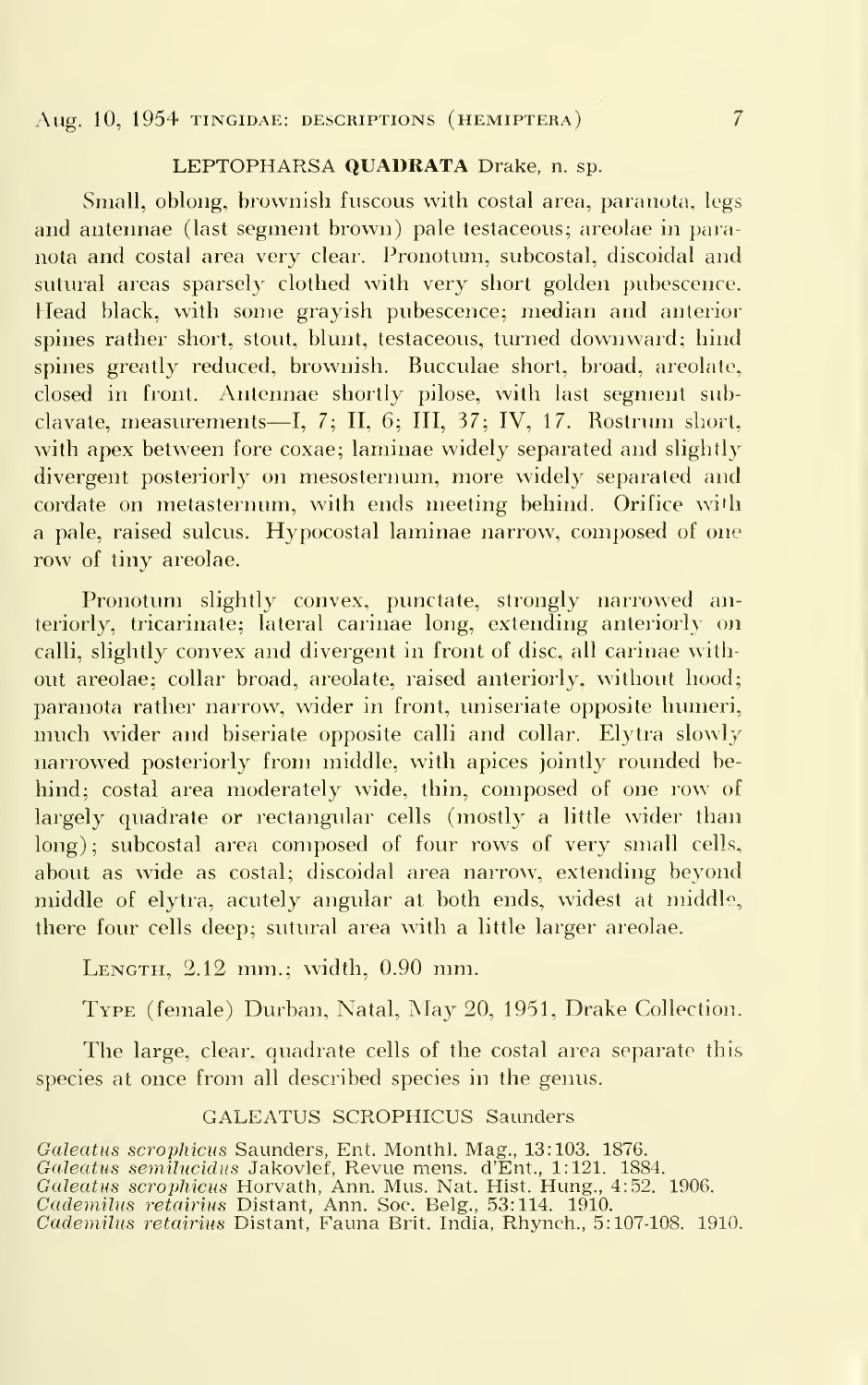A study of the types and other specimens of Galeatus scrophicus Saunders and G. *retairius* Distant show that these two names apply to the same species, and the latter is here placed in synonymy (newsynonymy). G. scrophicus is recorded in the literature from south eastern Europe and northern Africa. Distant described *retairius* from India and lists the food plant as Chrysanthemums. Many specimens, taken on sunflowers, have been examined from Egyptian Sudan (Khartaum), northern Transvaal (Njelele river) and Southwest Africa (Okhandja). Several specimens, Senegal (Bombey, April 27, 1943, Risbec) were collected on '"saldades."

#### GENUS BAKO Schouteden

Bako Schouteden, Rev. Zool. Afr., 11:10. 1923. Galeotingis Drake, Bol. Mus. Nat., Rio de Janeiro, no. 81, p. 1-2. 1947.

Through the kindness of Dr. H. Schouteden, Belgium Congo Museum, Bruxelles, <sup>I</sup> have been able to study the type of the genus Bako (B. lebruni Schout.) and find that the genus Galeotingis Drake is inseparable from it (new synonymy).  $G$ , *malayana* Drake and  $G$ . usumburana Drake are here transferred to the genus Bako. A comparison of specimens of  $B$ , *lebruni* and *usumbrana* may make it necessary to place the latter in synonymy.

#### XENOTINGIS LUZONANA Drake, n. sp.

Slender, testaceous with veinlets of large paranota more brownish, the areolae hyaline. Head brown, largely concealed (apex vis ible) from above by hood, unarmed. Antennae with first two seg ments short, brown, others wanting. Rostrum concealed by cardboard point. Legs slender, long, testaceous. Bucculae testaceous, closed in front. Orifice distinct. Hypocostal laminae rather narrow, uniseriate. Body beneath black, the thorax brown.

Pronotum concealed from dorsal aspect by the extremely large, semiglobose, reflexed, upright paranota which meet within above median carina, moderately convex, tricarinate; carinae thin, moderately elevated, with areolae not plainly visible; hood rather high, compressed laterally, covering basal part of head; paranota very large, longer than high (105:65), extending from near the front margin of collar posteriorly to end of hind pronotal process, with large areolae. Elytra much longer than abdomen, rather narrow, with apices overlapping and jointly rounded behind; costal area wide,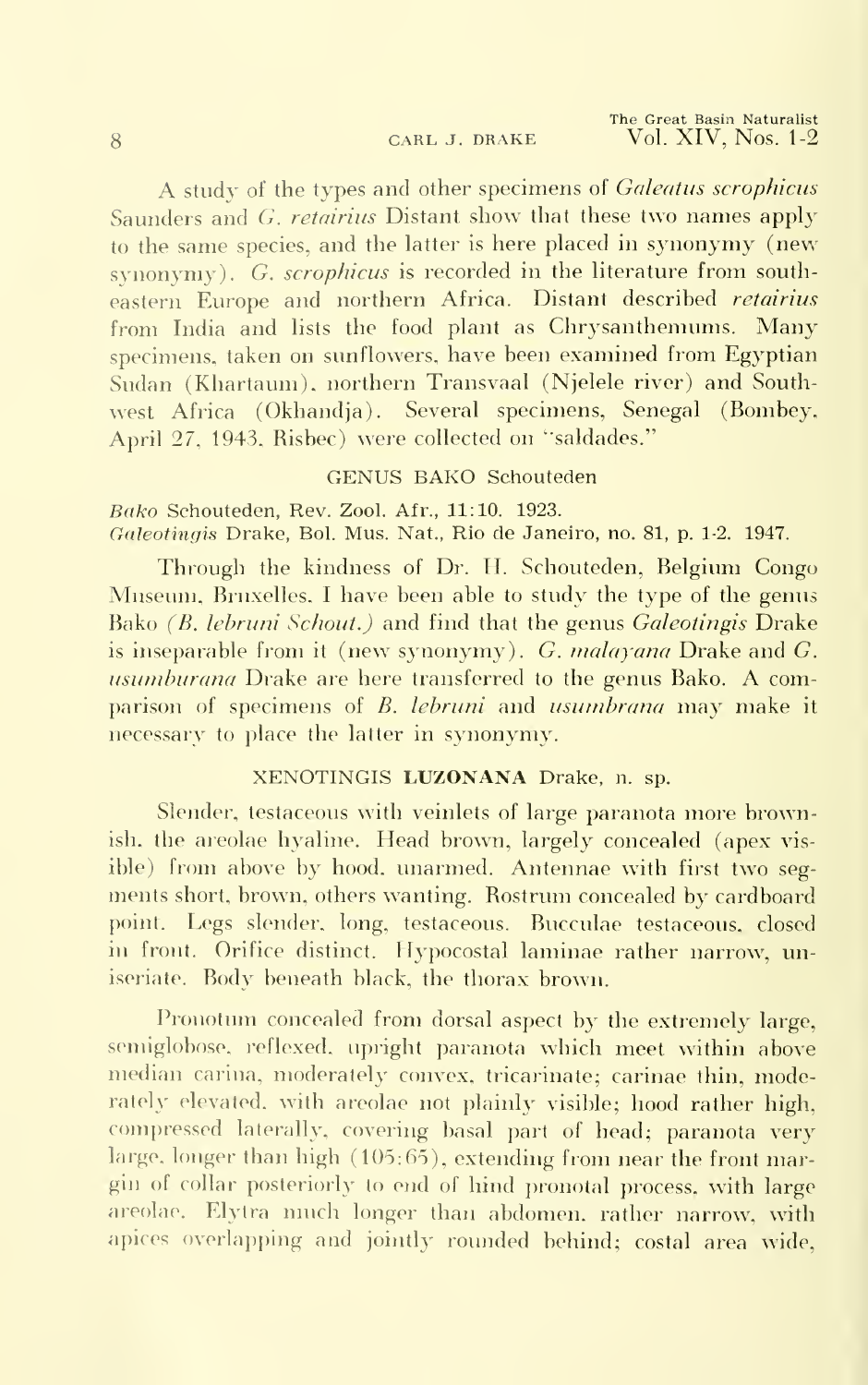biseriate, with very large areolae, with outer row of areolae almost completely reflexed, with outer edge resting on elytral surface on boundary between discoidal and subcostal areas, the two surfaces almost in contact and at most only slightly separated; discoidal area about reaching to middle of elytra, narrowed at both ends, two cells deep at middle; sutural area with fairly large areolae. Wings not visible.

Length, 3.25 mm.; width, 1.00 mm.

Type (female), Mt. Makiling, Luzon, Philippines, C. F. Baker, Drake Collection.

This species is very much smaller than  $X$ . *horni* and other described species. It is about the same size and very similar in general appearance as the new species described below.

#### XENOTINGIS PAPUANA Drake, n. sp.

Small, slender, brownish testaceous with veinlets and areolate structures of pronotum dark fuscous. Body beneath dark fuscous with the thorax more brownish. Head fuscous; median and hind spines short, brown, appressed. Rostrum long, with tip near end of sulcus, dark brown; laminae testaceous, uniseriate. Orifice with large channel. Bucculae contiguous in front. Legs long, slender, testaceous. Hypocostal laminae narrow, uniseriate.

Pronotum concealed dorsally by very large, reflexed paranota (only anterior part of hood visible); hood very large, inflated, unusually long, covering basal part of head and then extending pos teriorly to base of posterior process of pronotum, a little compressed laterally, twice as long as high; median carina short, sharply raised anteriorly; lateral carinae extremely high, almost as high and half as long as hood, clouded with dark fuscous, semicircular in outline, nearly twice as high as long (65:38), with upper margin quite evenly rounded, composed of one row of very high cells; paranota extending from near front margin of collar posterior to middle of hind pronotal process, much longer than high (102:64), with the basal row of cells rather small and then the second row on the sides ex tremely high. Elytra much longer than abdomen, rather narrow, with moderately large, clear areolae; costal area wide, triseriate, with outer row of cells large, quadrate and completely reflexed so